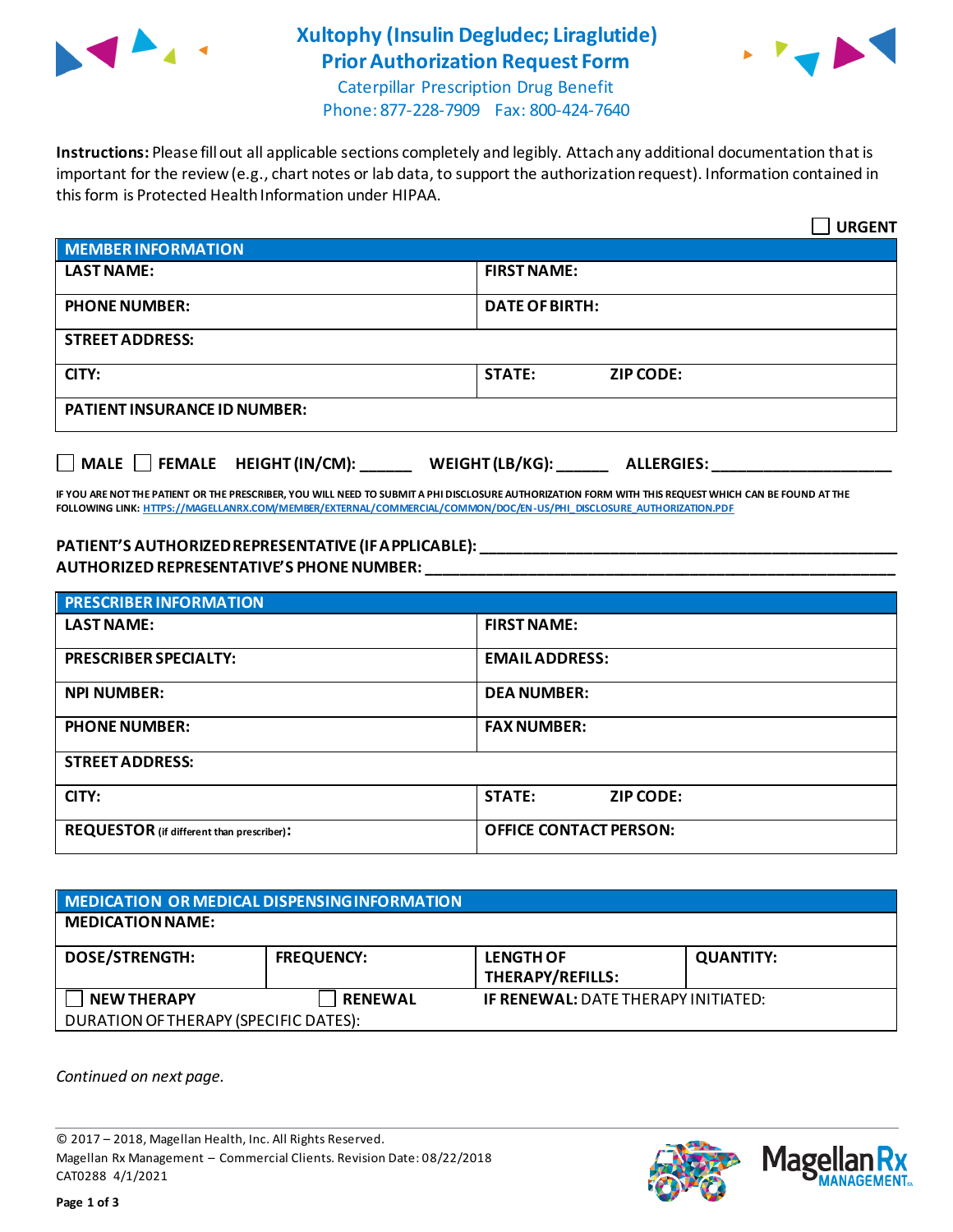

## **Xultophy (Insulin Degludec; Liraglutide) Prior Authorization Request Form**



Caterpillar Prescription Drug Benefit Phone: 877-228-7909 Fax: 800-424-7640

| MEMBER'S LAST NAME: ______________________________                                                                                                                                                                                      |                                                                                                 | MEMBER'S FIRST NAME: ___________                      |  |
|-----------------------------------------------------------------------------------------------------------------------------------------------------------------------------------------------------------------------------------------|-------------------------------------------------------------------------------------------------|-------------------------------------------------------|--|
|                                                                                                                                                                                                                                         | 1. HAS THE PATIENT TRIED ANY OTHER MEDICATIONS FOR THIS CONDITION?                              | $\blacksquare$ NO<br>YES (if yes, complete below)     |  |
| <b>MEDICATION/THERAPY (SPECIFY</b><br>DRUG NAME AND DOSAGE):                                                                                                                                                                            | <b>DURATION OF THERAPY (SPECIFY</b><br>DATES):                                                  | <b>RESPONSE/REASON FOR</b><br><b>FAILURE/ALLERGY:</b> |  |
| <b>2. LIST DIAGNOSES:</b>                                                                                                                                                                                                               |                                                                                                 | <b>ICD-10:</b>                                        |  |
| $\square$ Type 2 diabetes<br>□ Other Diagnosis _______________ICD-10 Code(s): ____________                                                                                                                                              |                                                                                                 |                                                       |  |
| PRIOR AUTHORIZATION.                                                                                                                                                                                                                    | 3. REQUIRED CLINICAL INFORMATION: PLEASE PROVIDE ALL RELEVANT CLINICAL INFORMATION TO SUPPORT A |                                                       |  |
| <b>Clinical Information:</b><br>Is the patient already taking the requested medication? $\square$ Yes $\square$ No                                                                                                                      |                                                                                                 |                                                       |  |
| Has the patient received prior treatment with Soliqua (insulin glargine/lixisenatide)? $\Box$ Yes $\Box$ No                                                                                                                             |                                                                                                 |                                                       |  |
| Was the patient's most recent HgbA1c (within the past 6 months or prior to starting a GLP-1/insulin combination<br>product) 7% or greater? □ Yes □ No<br>Copy of HgbA1c level required                                                  |                                                                                                 |                                                       |  |
| Has the patient tried or is the patient currently receiving treatment with metformin? $\Box$ Yes $\Box$ No                                                                                                                              |                                                                                                 |                                                       |  |
| Is this patient's estimated GFR less than or equal to 45 mL/min/1.73 m2? $\Box$ Yes $\Box$ No                                                                                                                                           |                                                                                                 |                                                       |  |
| Does the patient have advanced liver disease with at least one of the following? $\Box$ Yes $\Box$ No                                                                                                                                   |                                                                                                 |                                                       |  |
| If yes, please select:<br>□ Ascites<br>$\Box$ Hepatic encephalopathy<br>$\Box$ Cirrhosis<br>$\Box$ Portal hypertension                                                                                                                  |                                                                                                 |                                                       |  |
| Has treatment with metformin been avoided due to lactic acidosis or elevated liver enzymes? $\Box$ Yes $\Box$ No                                                                                                                        |                                                                                                 |                                                       |  |
| • Kazano (alogliptin/metformin)<br>• Glyxambi (empagliflozin/linagliptin)<br>• Kombiglyze XR (saxagliptin/metformin<br>• Nesina (alogliptin)<br>• Onglyza (saxagliptin)<br>· Januvia (sitagliptin)<br>• Oseni (alogliptin/pioglitazone) | Is the patient currently taking any of the following medications ? $\Box$ Yes $\Box$ No         |                                                       |  |
| © 2017 - 2018, Magellan Health, Inc. All Rights Reserved.                                                                                                                                                                               |                                                                                                 |                                                       |  |

Magellan Rx Management – Commercial Clients. Revision Date: 08/22/2018 CAT0288 4/1/2021